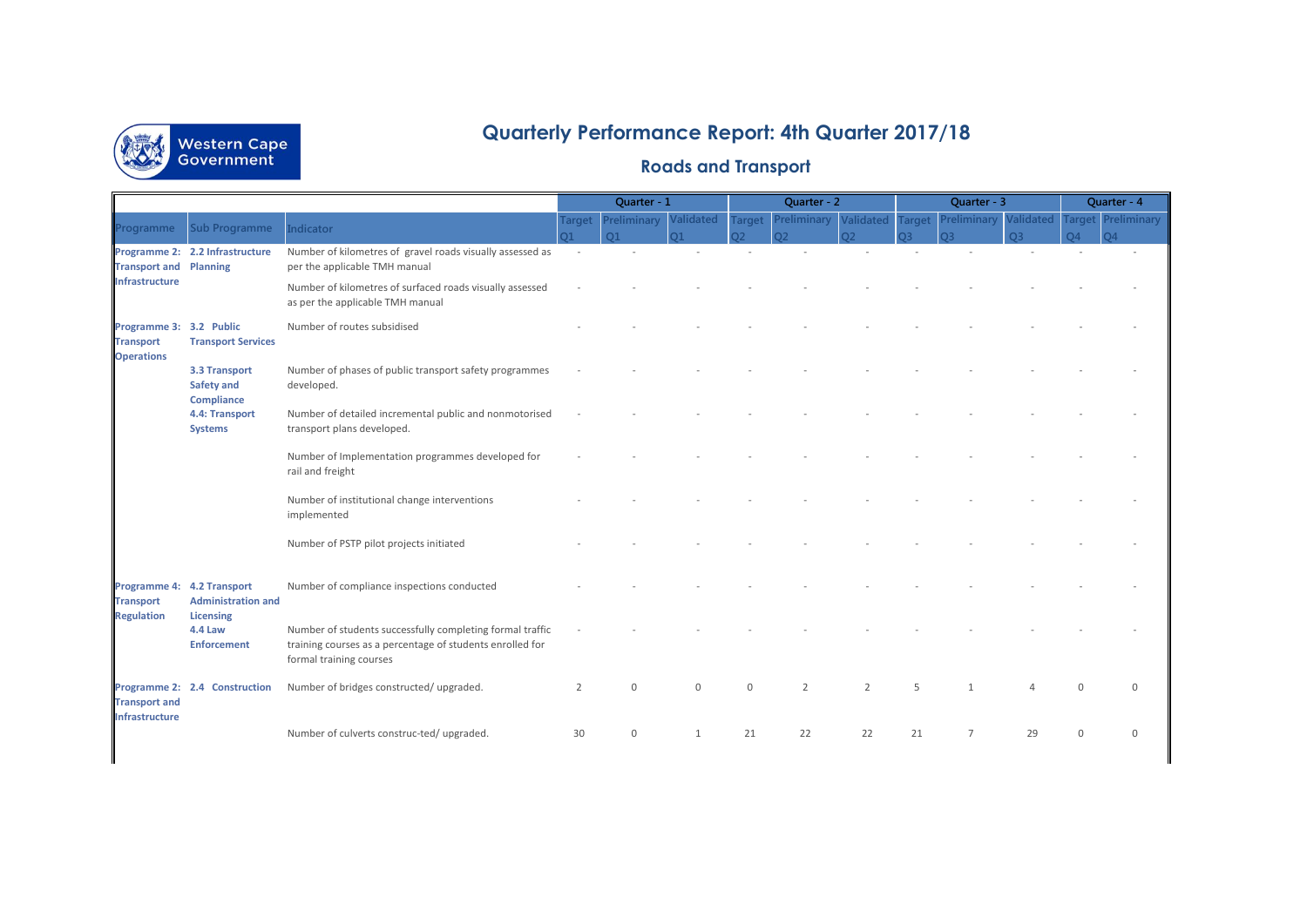|                                                                  |                                    | Number of kilometres of gravel roads upgraded to<br>surfaced roads | 15           | $\mathbf{1}$ |                | 19          |         | 12                               | 29                       | 16               | 20      | 39                       | 20          |
|------------------------------------------------------------------|------------------------------------|--------------------------------------------------------------------|--------------|--------------|----------------|-------------|---------|----------------------------------|--------------------------|------------------|---------|--------------------------|-------------|
|                                                                  |                                    | Number of square metres of surfaced roads upgraded                 | $\mathbf 0$  | 0            |                | $\mathbb O$ |         | $\mathbf 0$                      | 41540                    | $\boldsymbol{0}$ | 63080   | $\mathbf 0$              | $\mathbf 0$ |
|                                                                  | 2.5 Maintenance                    | Number of bridges rehabilitated                                    | $\mathbf{1}$ | 0            | 5              | 3           | 5       | $\mathbb O$                      | $\overline{2}$           | 6                | 13      | 5                        | $\Omega$    |
|                                                                  |                                    | Number of culverts rehabilitated                                   | 15           | 0            | $\overline{2}$ | 5           | 5       | 3                                | 5                        | $\overline{7}$   | 26      | 6                        | $\mathbf 0$ |
|                                                                  |                                    | Number of kilometres of gravel roads bladed                        | 11250        | 3168         |                | 22500       |         | 24673                            | 34750                    | 26300            | 35250   | 45000                    | 38148       |
|                                                                  |                                    | Number of kilometres of gravel roads re-gravelled                  | 92           | 17           |                | 198         |         | 75                               | 216                      | 119              | 123     | 316                      | 171         |
|                                                                  |                                    | Number of square meters of blacktop patching                       | 15000        | 27863        |                | 30000       |         | 43482                            | 45000                    | 147017           | 82122   | 60000                    | 88715       |
|                                                                  |                                    | Number of square metres of surfaced roads rehabilitated            | 623690       | 0            |                | 716396      |         | 557916                           | 908042                   | 691882           | 765142  | 0                        | 765142      |
|                                                                  |                                    | Number of square metres of surfaced roads resealed                 | 713632       | $\mathbf 0$  |                | 133965<br>6 |         | 507274                           | 193742<br>$\overline{4}$ | 1158112          | 1648634 | 246119<br>$\overline{2}$ | 1960564     |
| Programme 3: 3.2 Public<br><b>Transport</b><br><b>Operations</b> | <b>Transport Services</b>          | Number of kilometers subsidised                                    | 921368<br>6  | 6034119      | 9341579        | 938519<br>6 | 6778155 | 9945237.7 954717<br>$\mathbf{0}$ | 8                        | 6783653.10       | 9739863 | 930084<br>8              | 6405598     |
|                                                                  |                                    | Number of Provincial Regulating Entity hearings<br>conducted       | 30           | 38           | 38             | 30          | 30      | 30                               | 30                       | 30               | 30      | 30                       | 41          |
|                                                                  |                                    | Number of trips subsidised.                                        | 322157       | 217776       | 337461         | 343888      | 245026  | 359735                           | 333817                   | 245540           | 352460  | 325204                   | 231590      |
|                                                                  | 3.3 Transport<br><b>Safety and</b> | Number of road safety awareness interventions<br>conducted         | 3            | 3            | 3              | 3           | 3       | $\mathbf{3}$                     | $\mathbf{3}$             | $\mathbf{3}$     | 3       | 3                        | 3           |
|                                                                  | Compliance                         | Number of road safety awareness programmes                         | 100          | 144          | 158            | 120         | 130     | 134                              | 110                      | 123              | 115     | 90                       | 150         |
|                                                                  |                                    | Number of schools involved in road safety education<br>programme   | 100          | 104          | 114            | 100         | 92      | 94                               | 50                       | 57               | 58      | 95                       | 118         |
| Programme 4: 4.4 Law<br><b>Transport</b><br><b>Regulation</b>    | <b>Enforcement</b>                 | Number of drunken driving operations conducted                     | 595          | 643          | 1045           | 595         | 744     | 680                              | 595                      | 675              | 654     | 595                      | 629         |
|                                                                  |                                    | Number of speed operations conducted                               | 825          | 1088         | 1099           | 775         | 1595    | 1333                             | 775                      | 1273             | 1271    | 825                      | 1138        |
|                                                                  |                                    |                                                                    |              |              |                |             |         |                                  |                          |                  |         |                          |             |